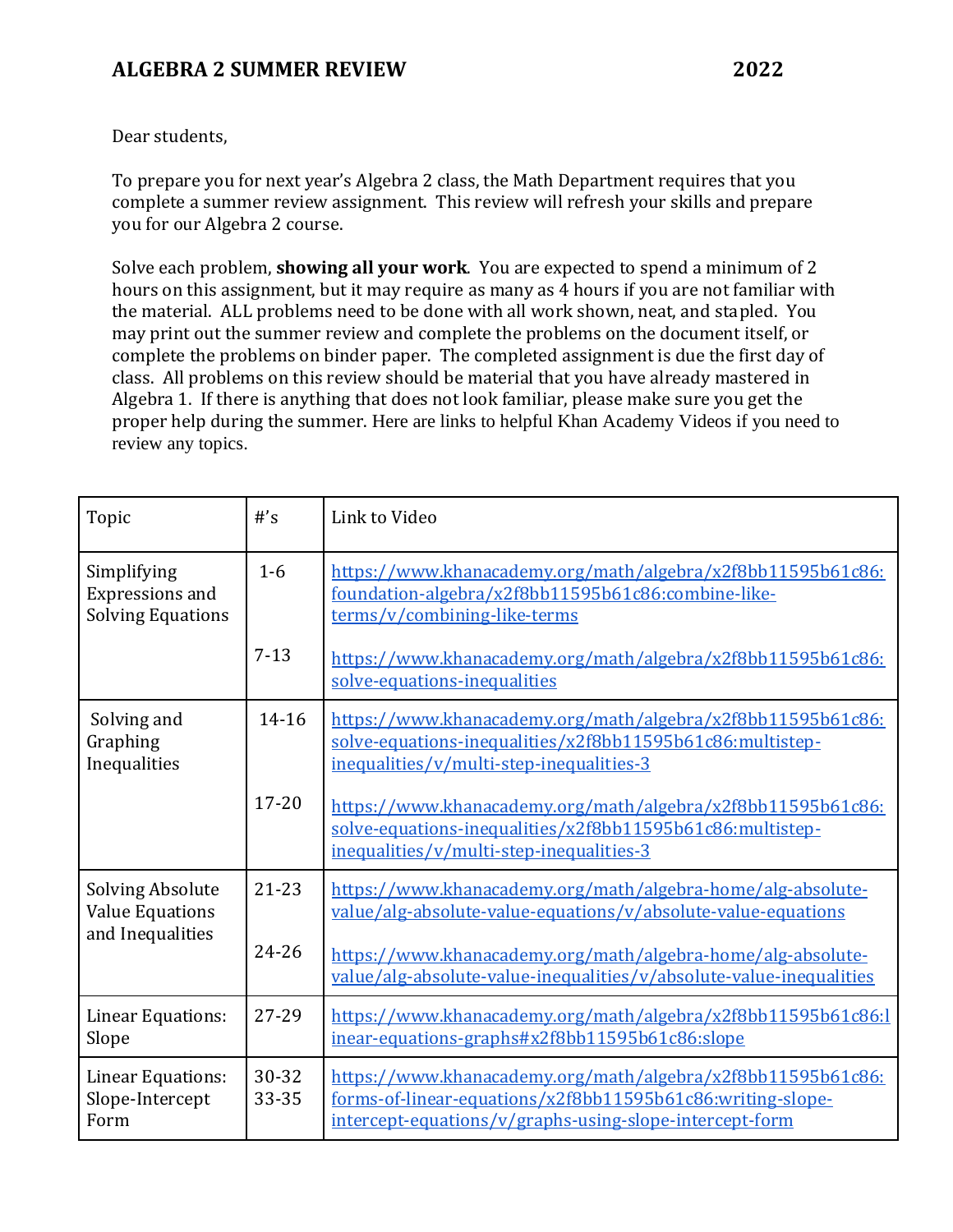| <b>Linear Equations:</b><br><b>Graphing Linear</b><br>Equations | 36-38 | https://www.khanacademy.org/math/algebra/x2f8bb11595b61c86:<br>forms-of-linear-equations                                                     |
|-----------------------------------------------------------------|-------|----------------------------------------------------------------------------------------------------------------------------------------------|
| <b>Graphing Linear</b><br>Inequalities                          | 39-40 | https://www.khanacademy.org/math/algebra/x2f8bb11595b61c86:<br>inequalities-systems-graphs                                                   |
| System of Linear<br><b>Equations Word</b><br>Problems           | 41-43 | https://www.khanacademy.org/math/algebra/x2f8bb11595b61c86:<br>systems-of-equations#x2f8bb11595b61c86:systems-of-equations-<br>word-problems |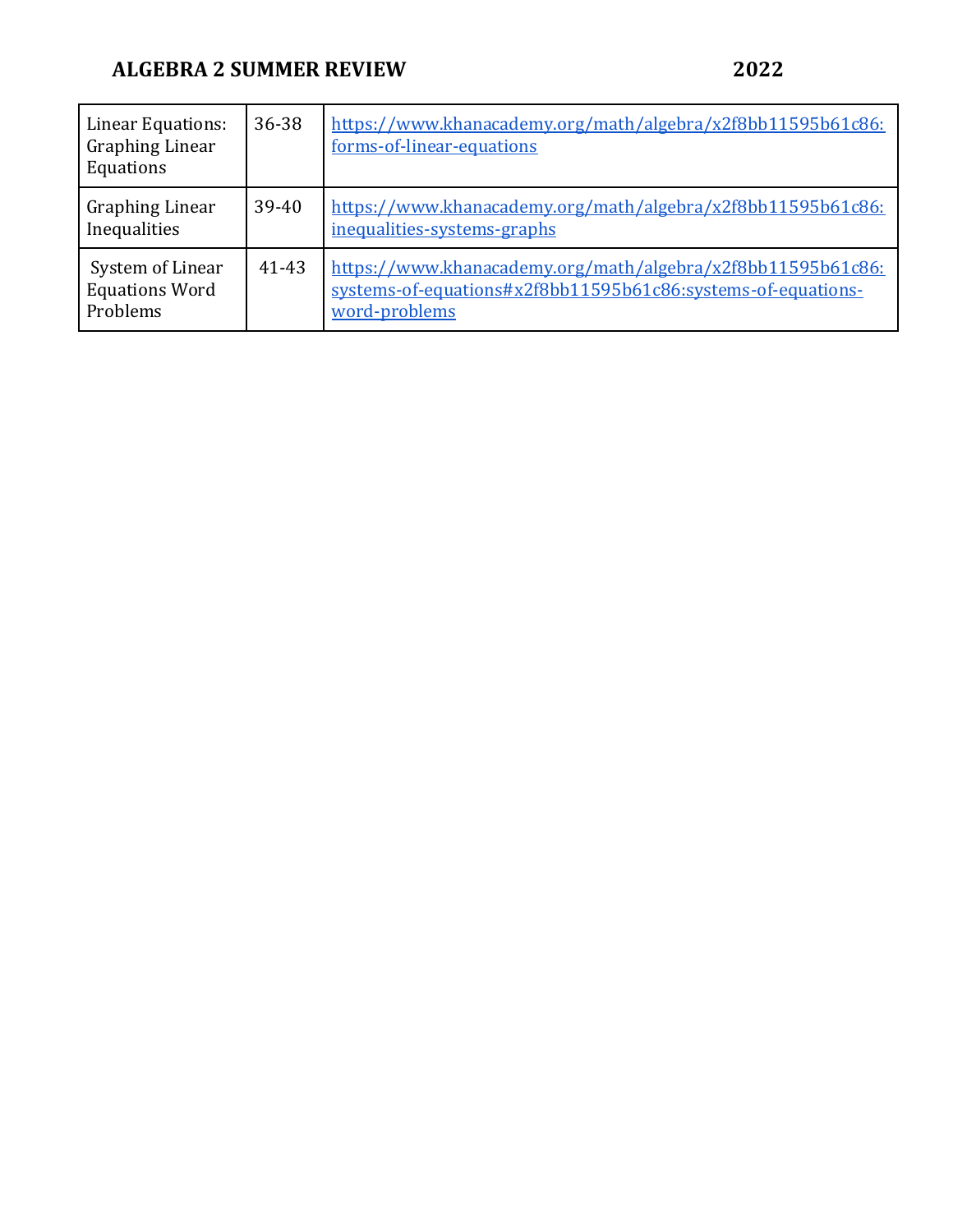Name: \_\_\_\_\_\_\_\_\_\_\_\_\_\_\_\_\_\_\_\_\_\_\_\_\_\_\_\_\_\_\_\_\_\_\_\_\_\_\_\_\_

#### **SIMPLIFYING EXPRESSIONS AND SOLVING EQUATIONS**

Simplify.

1) 
$$
9y + 2x - 4y + x
$$
  
2)  $3 - 2(2r - 4)$   
3)  $-(j - 3j + 8)$ 

4) 
$$
|3-8|-5
$$
 5)  $-|10-6|+4$  6)  $-2+|8-9|-11$ 

Solve and check each equation. NOTE: you may get none or infinitely many solutions.

7)  $18 - n = 10$  8)  $5 - w = 2w - 1$  9)  $2(x + 3) + 2(x + 4) = 24$ 

10) 
$$
7b - 6(11 - 2b) = 10
$$
  
11)  $2x + 4 - 3x = 5 - x$   
12)  $6x - 3(2 + 2x) = -6$ 

13) A desktop computer now sells for 15% less than it did last year. The current price is \$425. What was the price of the computer last year?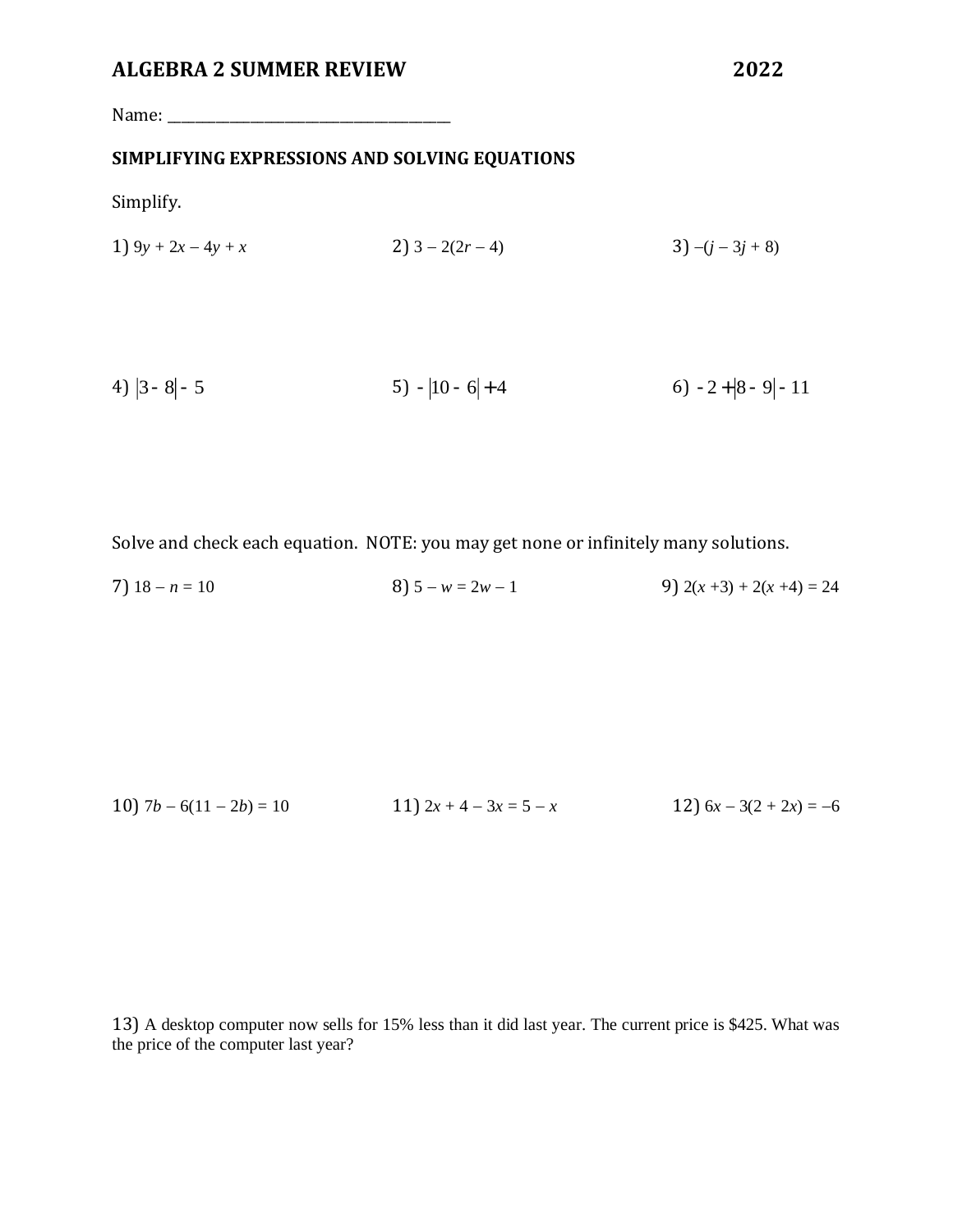# **SOLVING AND GRAPHING INEQUALITIES**

Solve each inequality and graph the solution.

14) 
$$
3x - 8 \ge 1
$$
  
15)  $3v \le 5v + 18$   
16)  $2(y - 3) + 7 < 21$ 

Solve each compound inequality and graph the solution.

17)  $7x \ge 21$  and  $8x \le 56$  18)  $9b > 27$  and  $4b \le$ 19)  $3x < -6$  or  $7x > 56$ 

20) 5*p* ≥ 10 or  $-2p < 10$ 

### **SOLVING ABSOLUTE VALUE EQUATIONS AND INEQUALITIES**

Solve each equation. Check your answer(s).

 $21$ )  $|4m+2|=10$ 22)  $|3x - 6| - 7 = 14$ 23)  $3|2x-1|=21$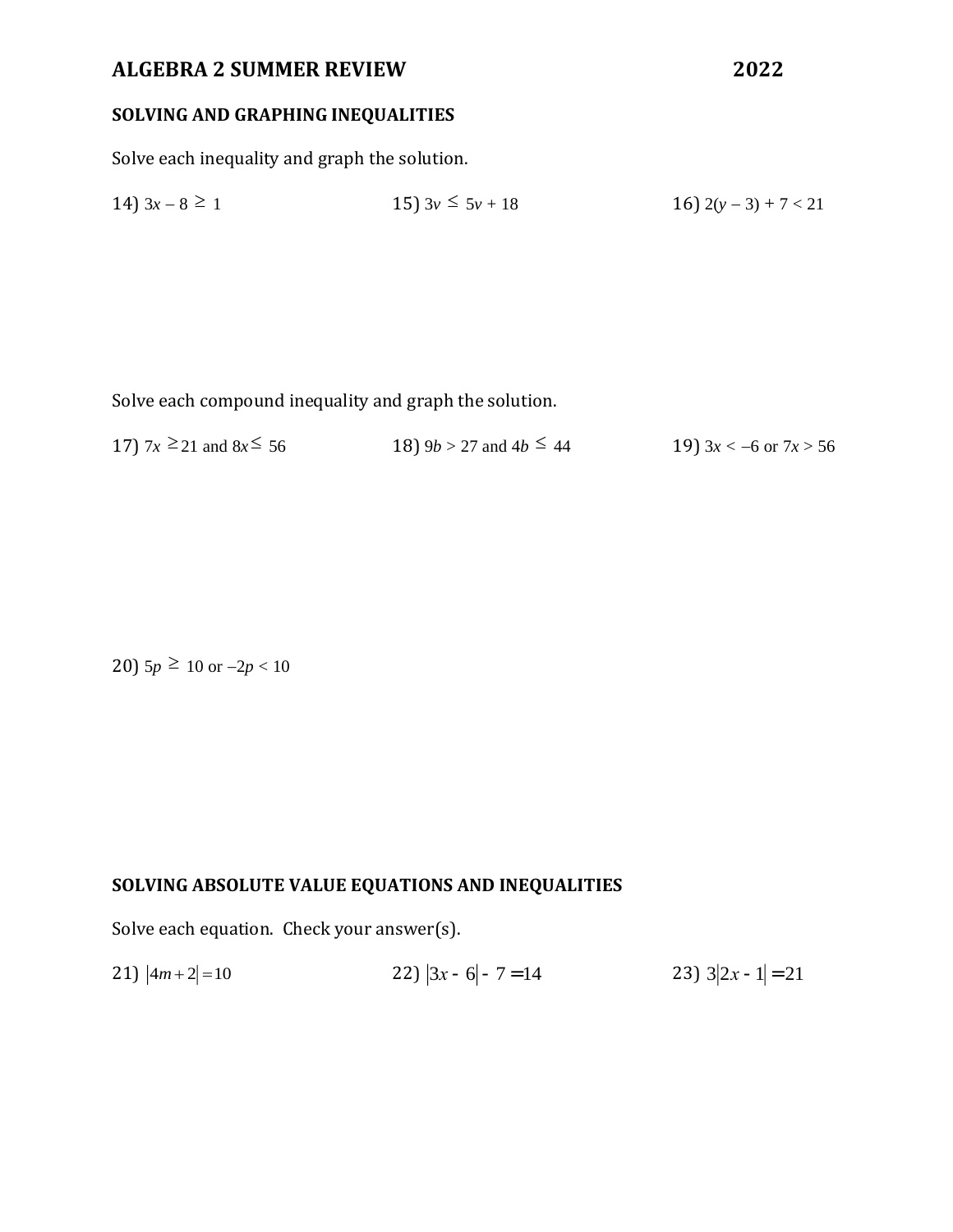Solve each inequality. Graph the solution.

24) 
$$
|3 - x| < 7
$$
  
25)  $2|x + 6| \le 10$   
26)  $3|2x + 5| + 2 \le 8$ 

#### **LINEAR EQUATIONS**

Find the slope of the line through each pair of points.

27) (1, 5) and (2, 8) 28) (2, 3) and (-1, 5) 29) (3, 1) and (3, -1)

Write the equation of the line in slope-intercept form given the slope and the point on the line.

30) slope = 3; (-1, 4)   
31) slope = 
$$
\frac{3}{4}
$$
; (2, 8)   
32) slope = -1; (0, 7)

Write the equation of the line in slope-intercept form that passes through each pair of points.

33)  $(-4, -5)$  and  $(-1, -8)$  34)  $(-5, 6)$  and  $(3, -10)$  35)  $(12, 10)$  and  $(0, 0)$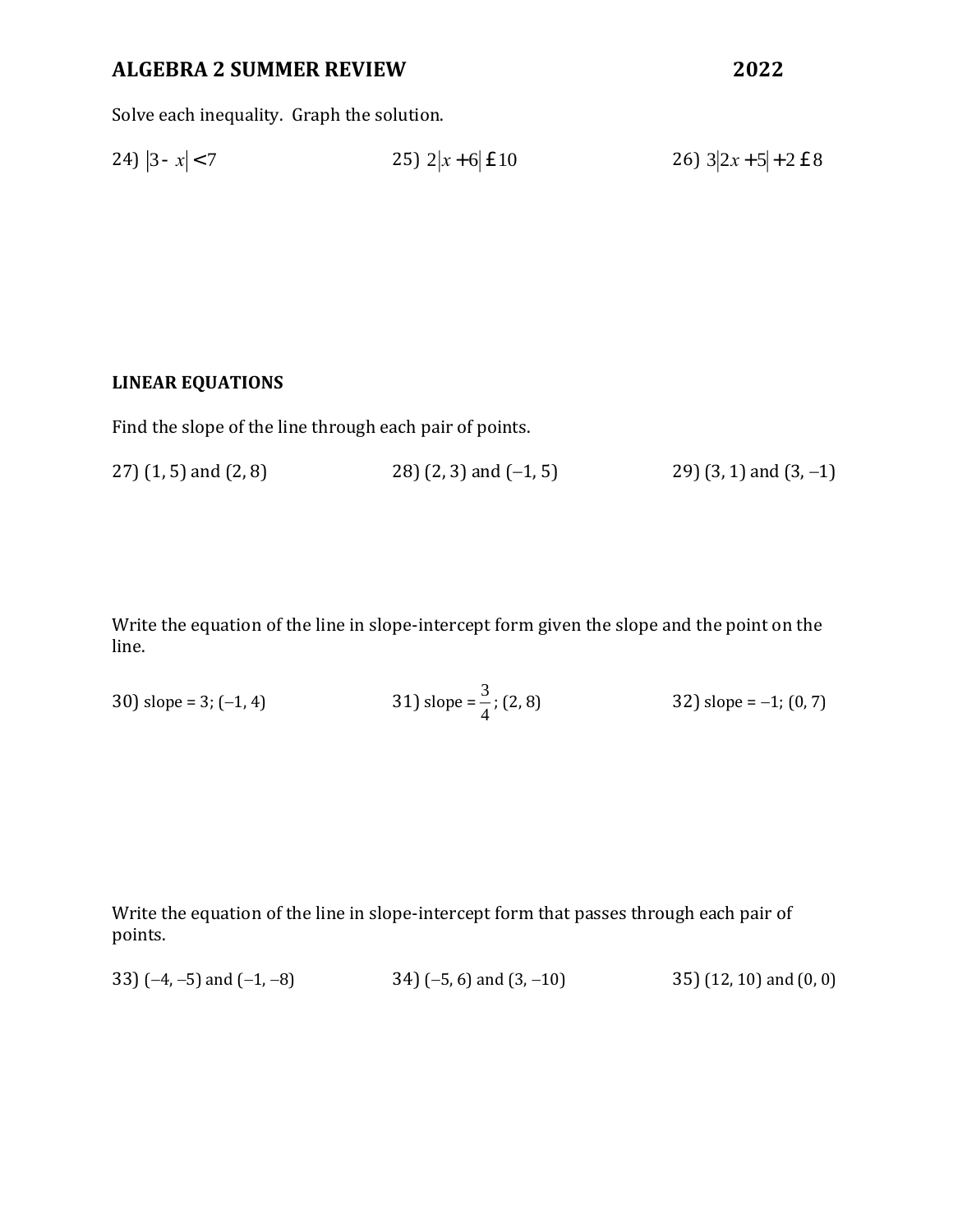Graph each line.





Graph each inequality.





39)  $y < -x + 5$  40)  $x + 3y > 12$